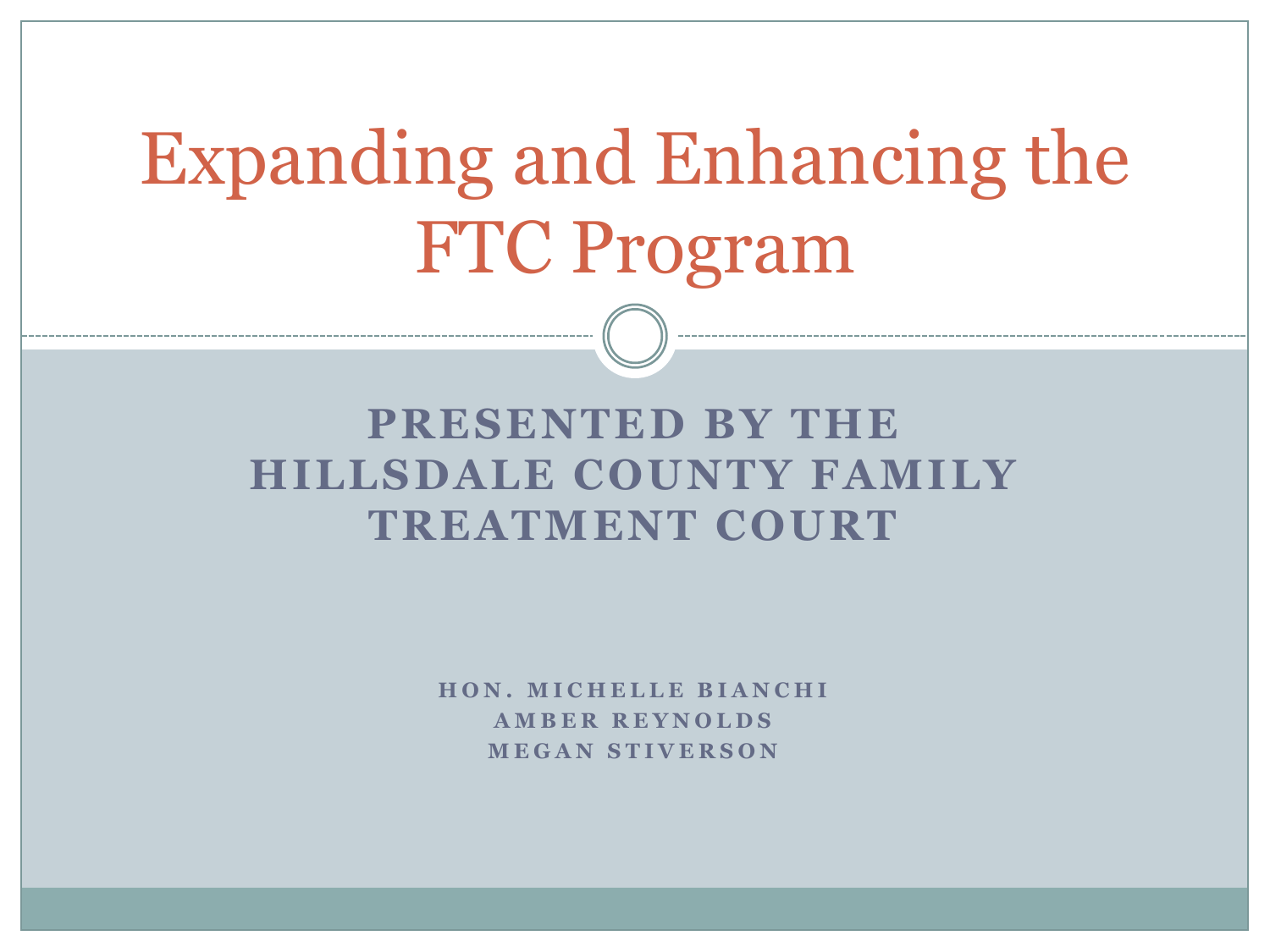#### **Hillsdale County**

Population: approximately 46,101

117 active abuse/neglect cases (already under the jurisdiction of the court)

85% are substance abuse related (in 2015 all 12 participants reported heroin and/or methamphetamine as their primary drug of choice).

Goals:

To sustain and expand the HFTC program services

To explore and implement MAT

To protect children of substance abusing parents

Develop positive support networks in the community

To provide for permanence for children by increasing parental capacity to provide long-term safety and well being for their children.

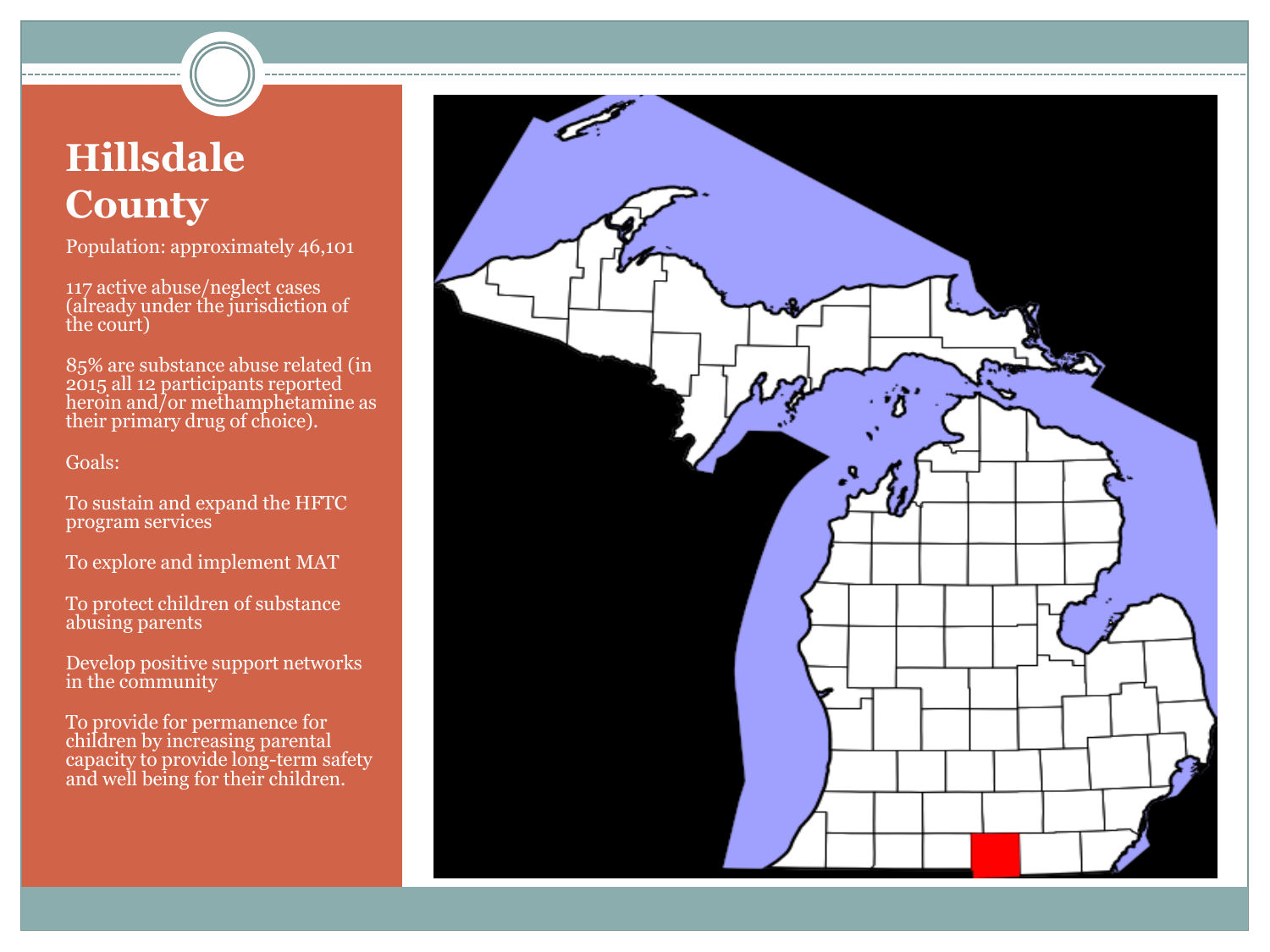# Judge's Role

- **Hire the right people**
- **Give them the tools**
- **Educate them**
- **Understand your community's needs**
- **Collaborate**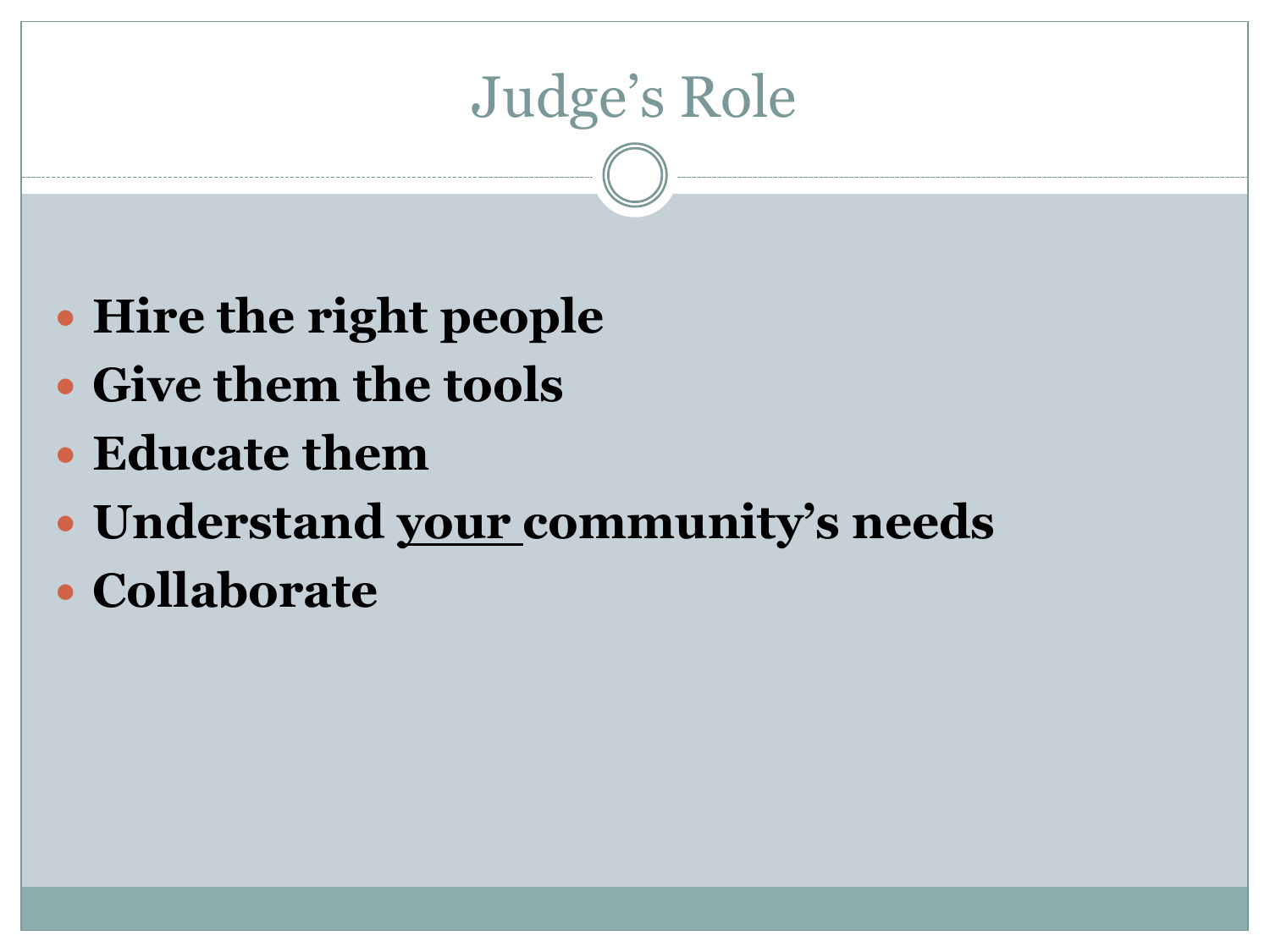# Grant Seeking

- **What grants are available?**
- **Know the trends**
- **Have your finger on the pulse**
- **Attend State Conferences**
- **Educate yourself/stay current**
- **Medically assisted treatment**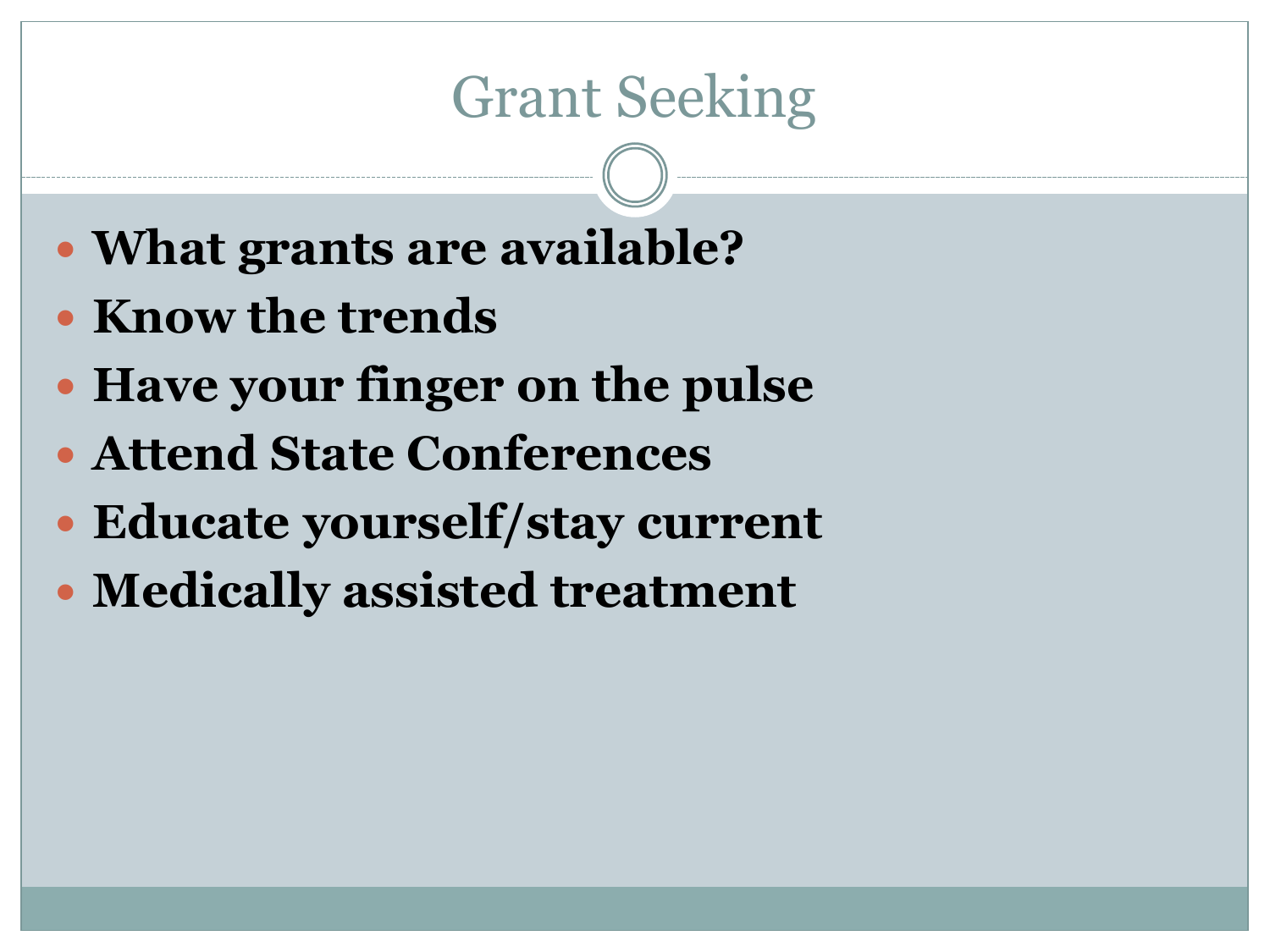# Sustaining Success

- **Monitor your program**
- **Involve a professional evaluator**
- **Do exit interviews**
- **Use the information obtained to improve your program**
- **Learn from your mistakes**
- **Strive to improve (or Don't rest of your laurels!)**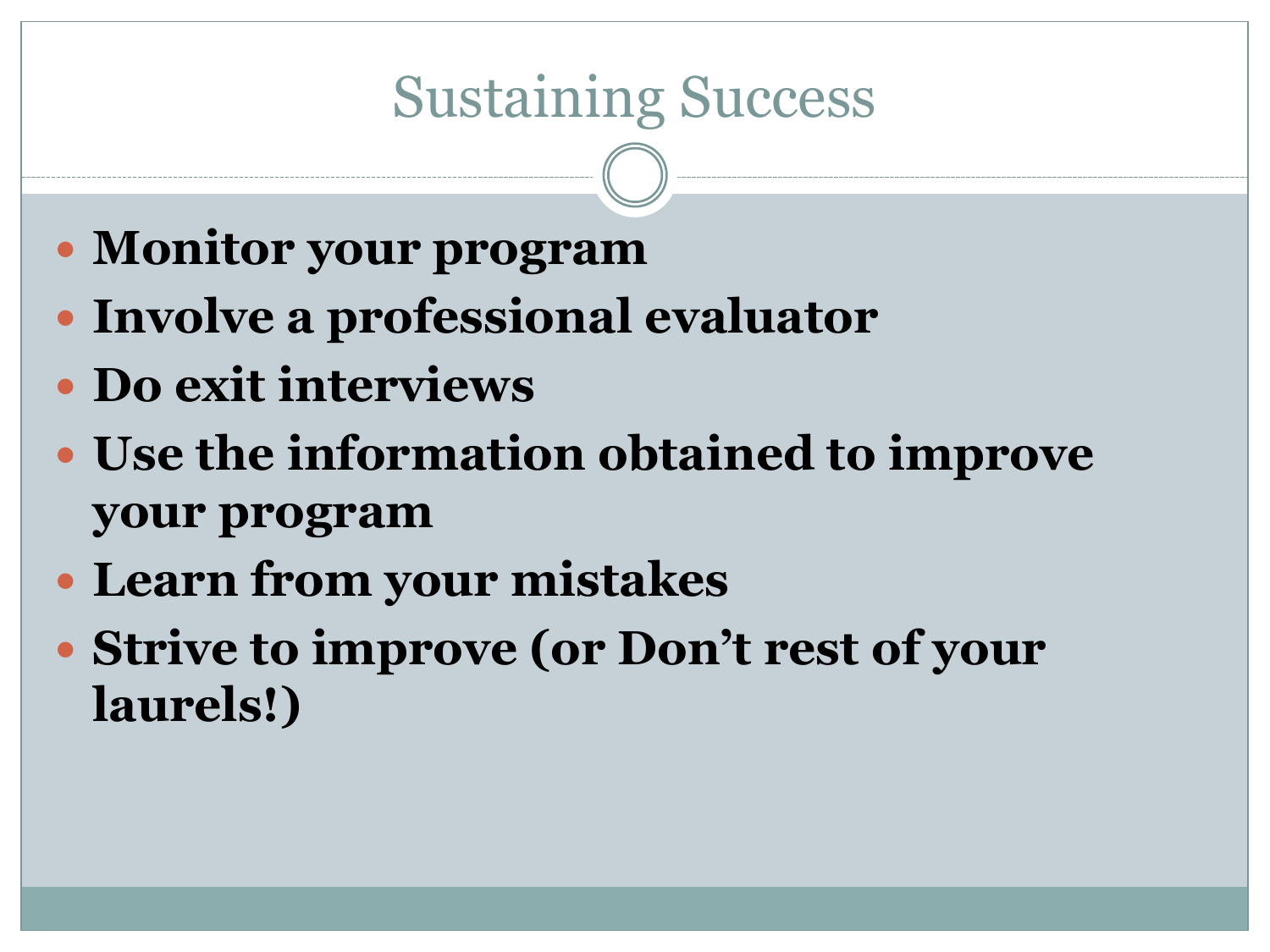# Expanding Hillsdale FTC Program

- Grant funding opportunities-Community Foundation, OJJDP, SCAO
- Referrals
- Other sobriety/drug courts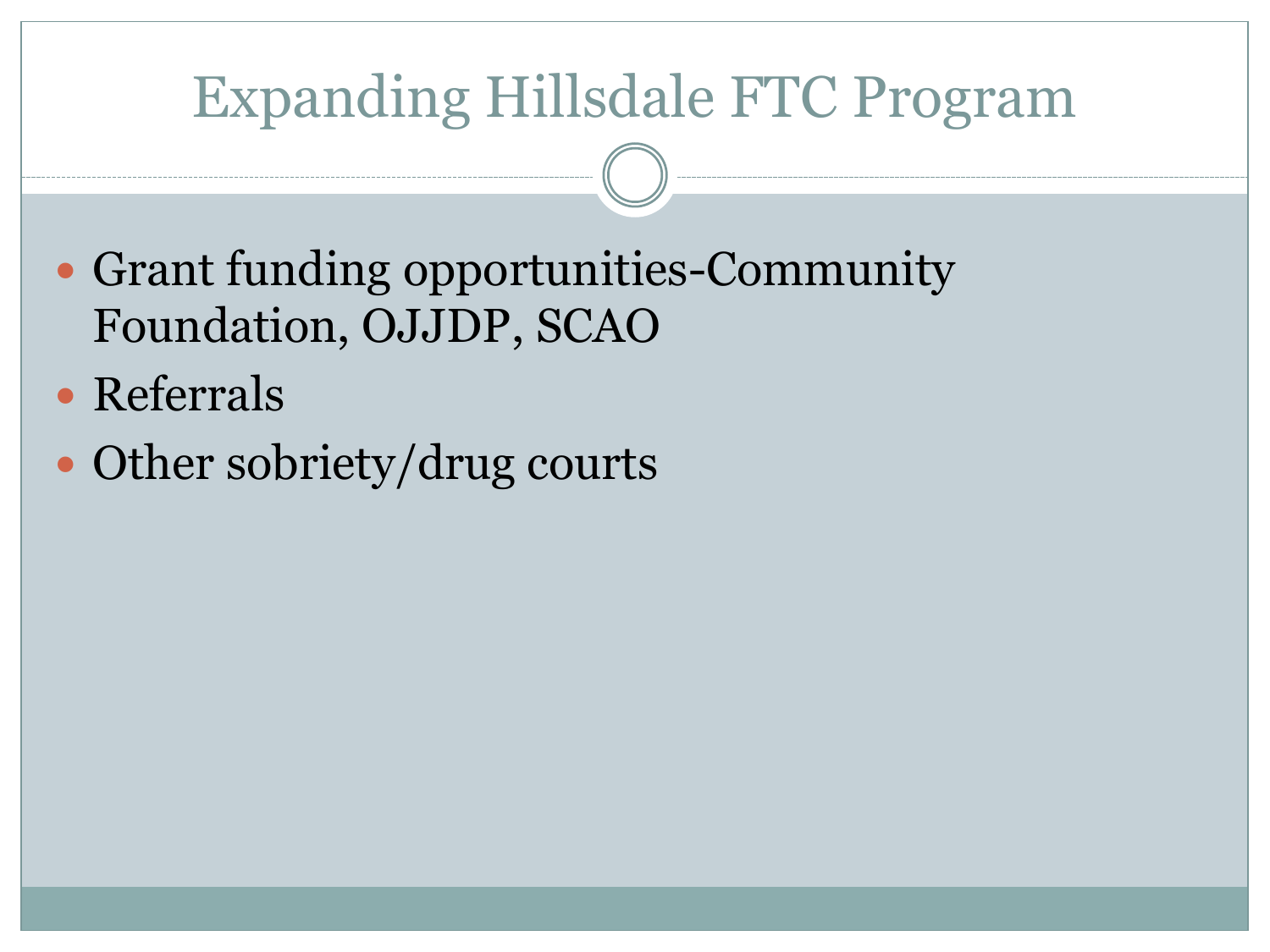# MAT Opportunities

- OJJDP grant funding has allowed new opportunities
- \$15,125.00 per year to assist participants with MAT
- Bringing MAT options to Hillsdale County
- SA Coalition collaboration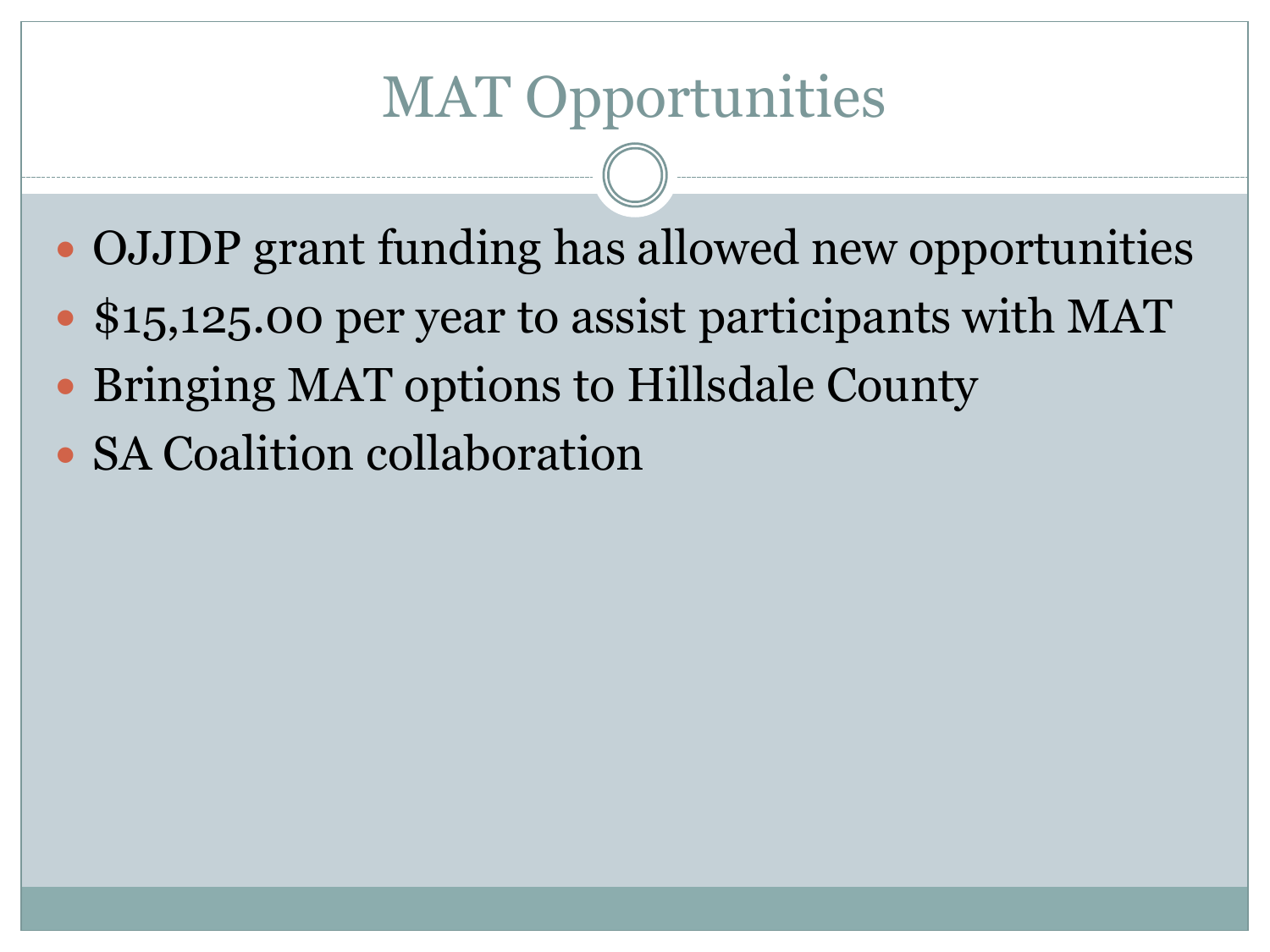# MAT Buy In

- What are you doing in your community to educate and create awareness?
- Prosecutors office
- Law Enforcement
- Hospitals/Physician groups
- Community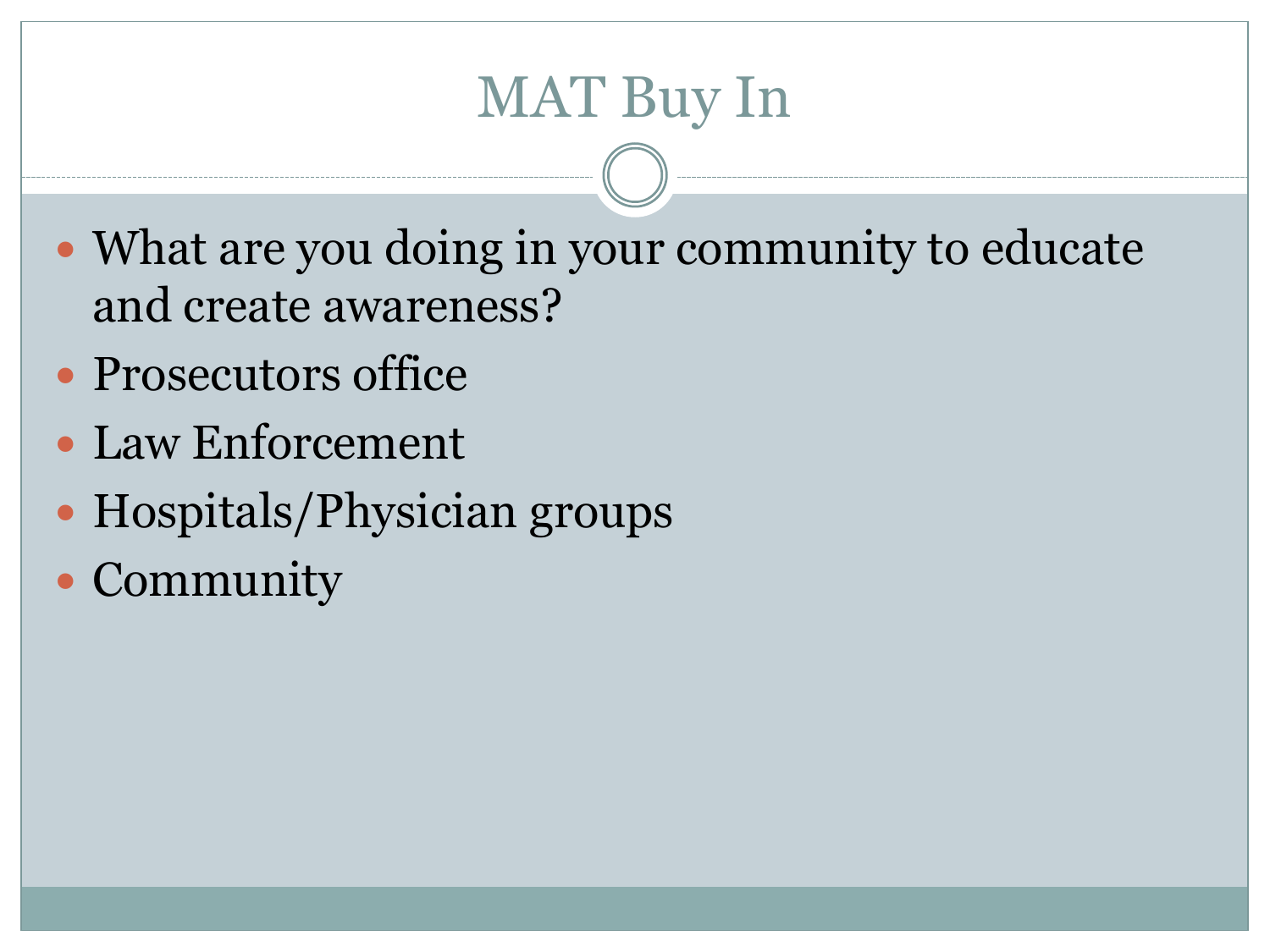### Know Your MAT

- Methadone
- Suboxone/Subutex
- Vivitrol
- MAT Success/Failures –monitoring regular screening, therapeutic levels, counting medications, signed waivers for constant communication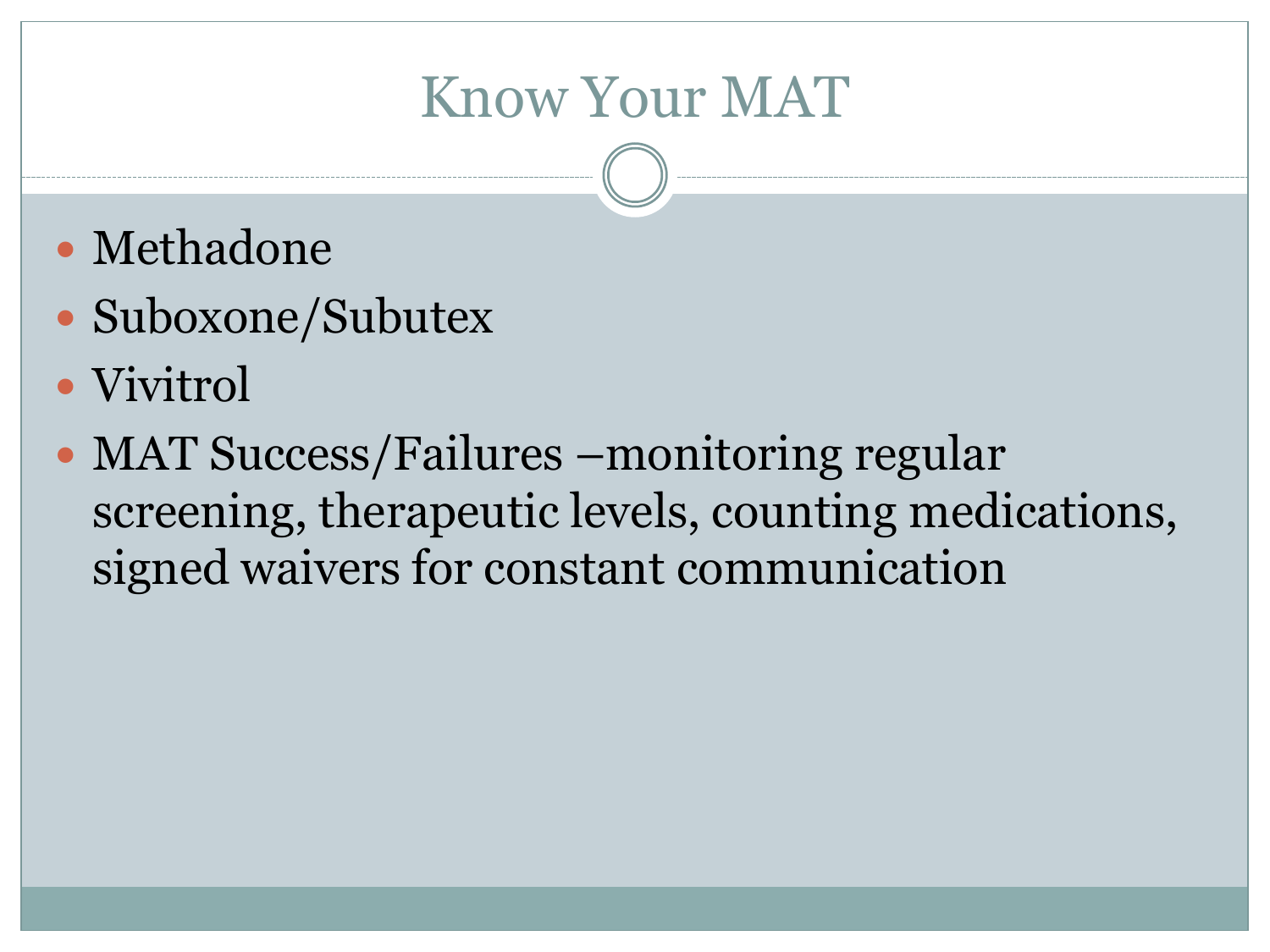### Trauma-Informed Recovery System

- Trauma Assessment Process
- Collaboration with Hillsdale County Assessment Services
- Funding prior to OJJDP grant-services, ACES
- \$20,000 budgeted per year with OJJDP for trauma assessments for each participant and children
- Collaborating with HCAS to receive prompt and timely assessments to follow recommendations throughout the program.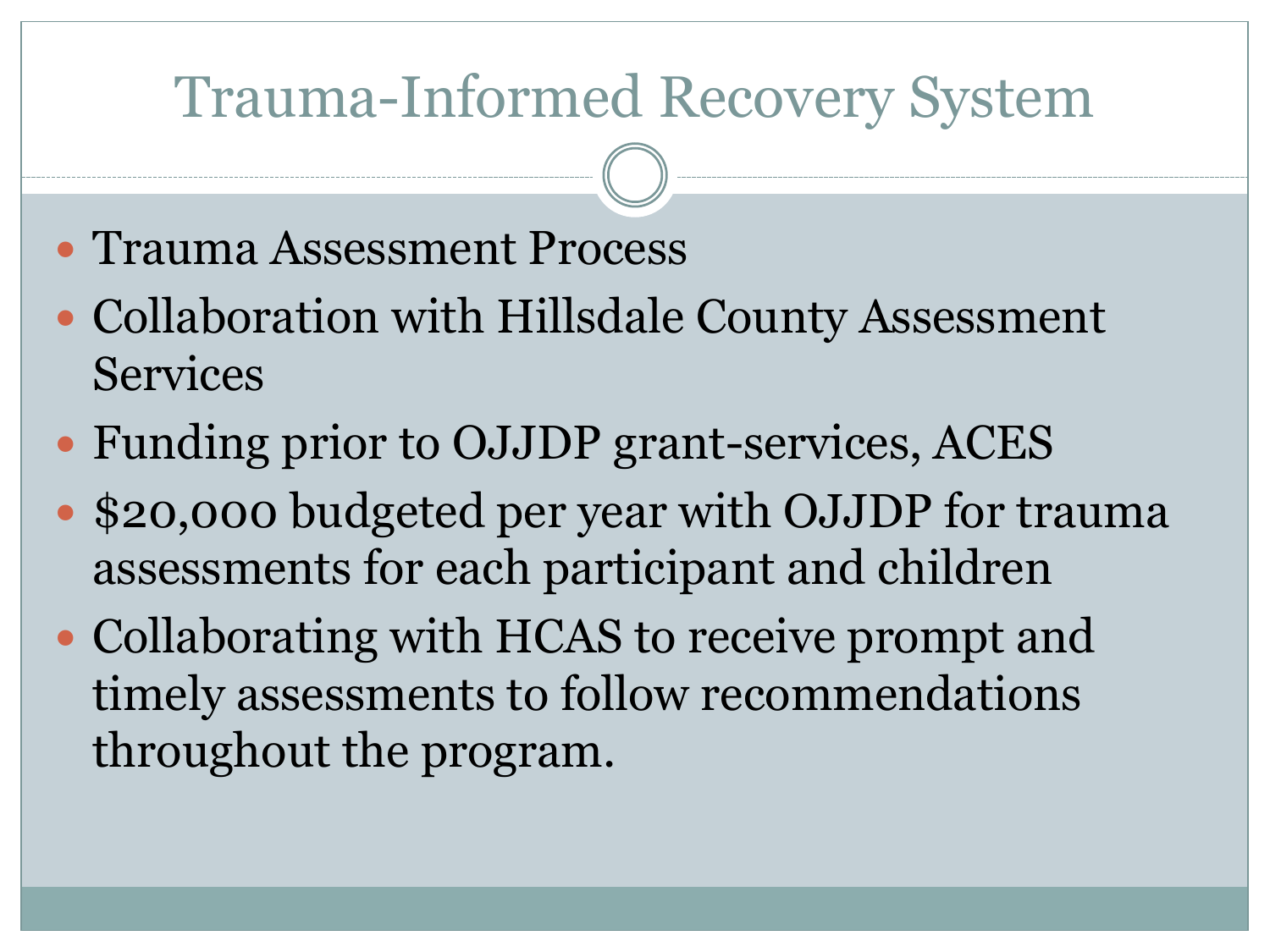### Peer Supports/Recovery Coaches

- OJJDP funding has allowed the opportunity for the FTC program to hire a Peer Recovery Coach.
- Peer Recovery coach roles and responsibilities
- Alumni program for FTC in progress with new grant funding.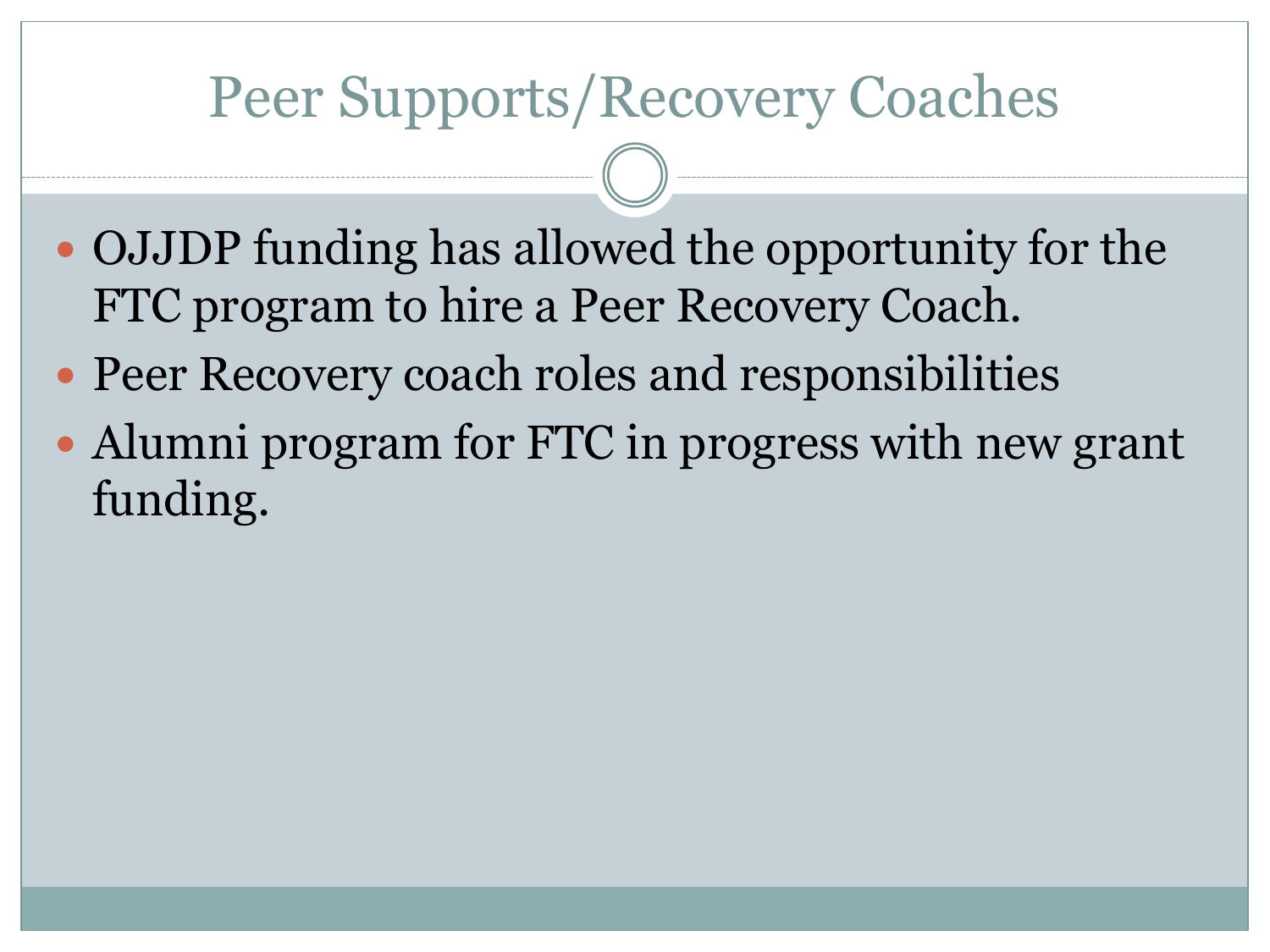#### Collaborative Relationships with Community Partners

- Collaboration of the FTC team-Probate Court Judge, case manager, DHHS, prosecutors office, mental health services, family therapy services, law enforcement, SA coalition, HSN, Community Foundation
- Coordination with outside agencies to provide appropriate services
- Coordination with local church to provide Wellness class.